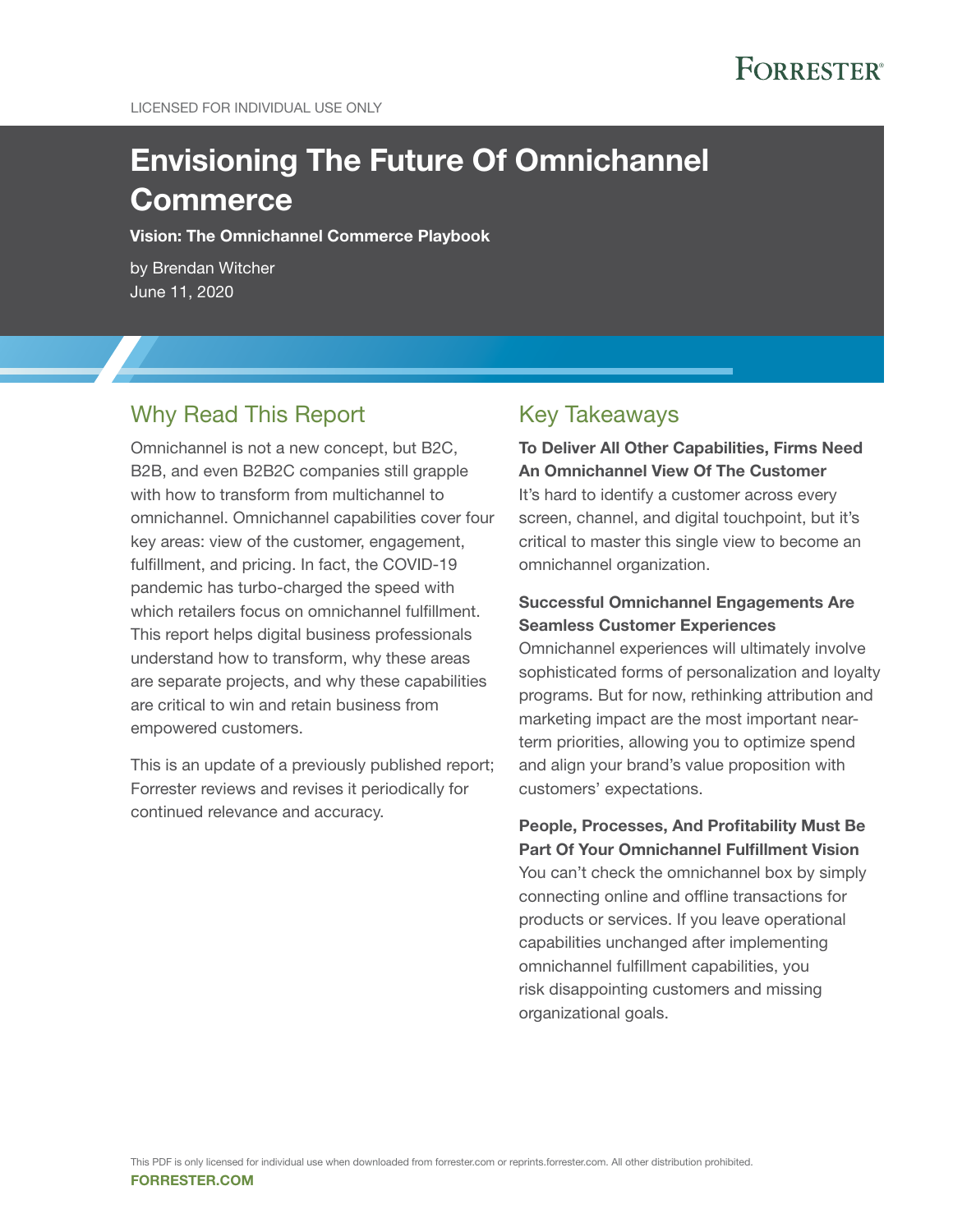# Envisioning The Future Of Omnichannel Commerce

Vision: The Omnichannel Commerce Playbook



by [Brendan Witcher](http://www.forrester.com/go?objectid=BIO7744) with [Fiona Swerdlow](http://www.forrester.com/go?objectid=BIO10344), [Sucharita Kodali](http://www.forrester.com/go?objectid=BIO1129), and Nicole Murgia June 11, 2020

# Omnichannel Touches Every Part Of The Enterprise

Cliché or not, omnichannel initiatives are still among the top priorities for digital business professionals.<sup>1</sup> Many think of omnichannel as those processes and actions that sustain customer engagement across channels and touchpoints based on customers' preferences, but Forrester's definition takes a more nuanced view, reflecting the need to address multiple areas of the customer experience:

*Omnichannel commerce is the coordination of traditional channels (marketing, selling, and fulfillment) and supporting systems to create a seamless and consistent customer experience.*

Digital business professionals today are researching, planning, and implementing a wide range of omnichannel-related activities. For example, 79% of retail and brand professionals surveyed have implemented or have plans to implement "buy online, pick up in-store" (BOPIS) by the end of 2020, and an additional 10% have plans to implement within the next three years.<sup>2</sup> But omnichannel is more than just fulfillment, especially for industries outside retail. Transitioning fully from multichannel to omnichannel commerce requires digital businesses to evolve in four key areas (see Figure 1):

- 1. A single enterprise-level view of the customer. Delivering nearly every omnichannel capability including engagement, fulfillment, and pricing — depends on your ability to identify a specific customer across your brand's entire ecosystem. Why? Omnichannel means seamless and consistent customer experiences. On the operational side, you need analytics that help you understand customers' behavior across channels to optimize programs. Digital business pros recognize that they must switch from legacy spreadsheet measurement techniques to advanced solutions that combine data across all conversion points and engagement channels to analyze their unified impact.<sup>3</sup>
- 2. Seamless customer engagement. Digital business pros must find ways to eliminate conversational breaks in the buying journey when a customer uses separate screens, channels, and technologies. For example, a customer uses a website's virtual agent to ask about product A, but a separate product recommendation tool is unable to use data from that interaction to suggest products that customers often buy with product A. To ensure that you optimize every part

#### **FORRESTER®** Forrester Research, Inc., 60 Acorn Park Drive, Cambridge, MA 02140 USA +1 617-613-6000 | Fax: +1 617-613-5000 | forrester.com

© 2020 Forrester Research, Inc. Opinions reflect judgment at the time and are subject to change. Forrester®, Technographics®, Forrester Wave, TechRadar, and Total Economic Impact are trademarks of Forrester Research, Inc. All other trademarks are the property of their respective companies. Unauthorized copying or distributing is a violation of copyright law. Citations@forrester.com or +1 866-367-7378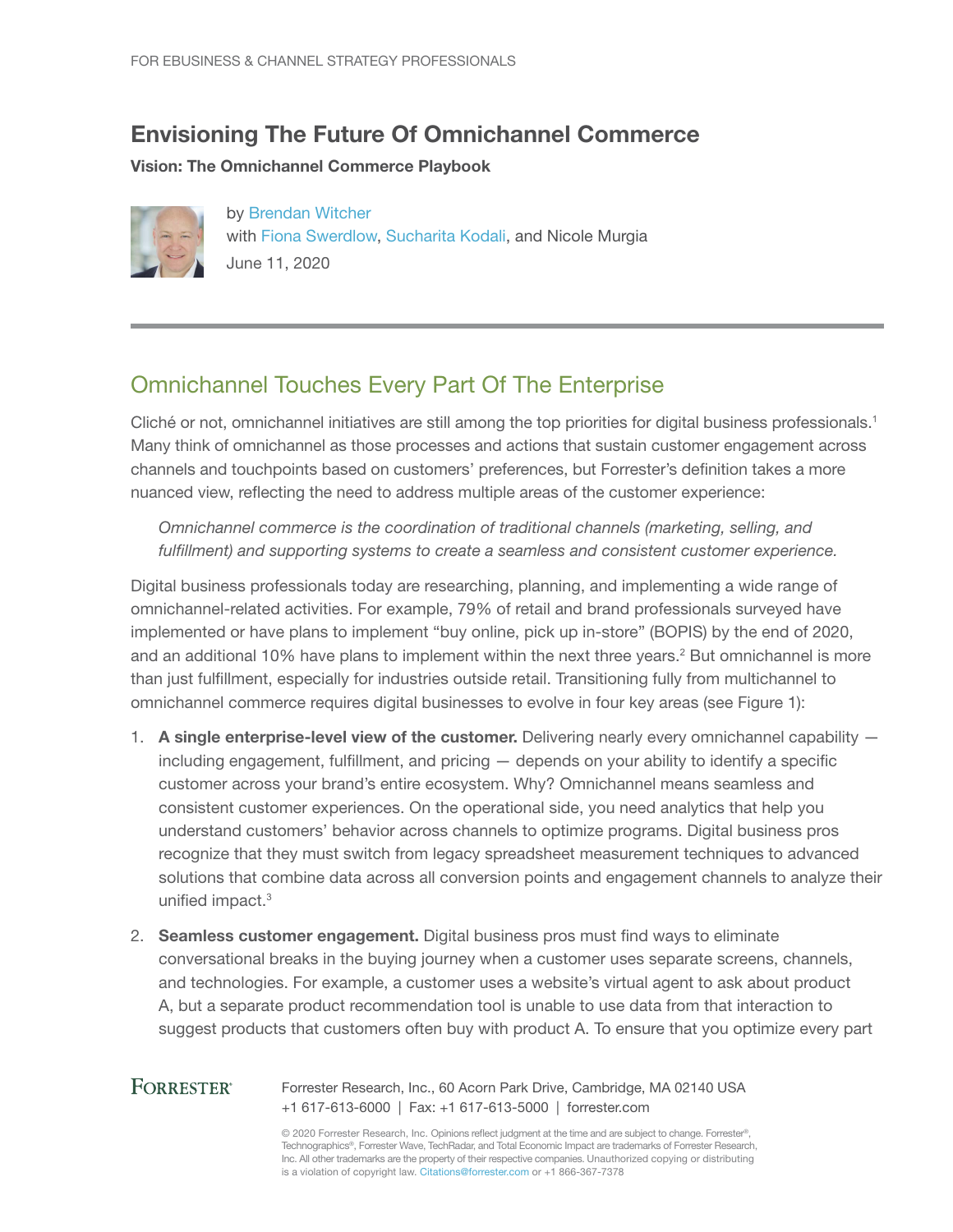of the customer journey, you must also address service as part of your omnichannel capabilities. Customers expect a consistent customer service experience across touchpoints: 38% of US online adults and 38% of UK online adults are motivated to use a retailer they have purchased products from before if that retailer offers good customer service.<sup>4</sup> However, only 30% of retail and brand professionals surveyed currently offer a "somewhat consistent" and 6% offer a "very consistent" cross-channel personalized experience across online and in-store touchpoints for their customers.<sup>5</sup>

- 3. Anywhere, anytime fulfillment. Customers routinely expect to be able to buy inventory in any channel and then pick the most convenient delivery method and place to complete that order. In fact, 69% of US online adults say it's important for a retailer to offer visibility into items that are available in the store, and 31% are less likely to visit a store if its in-store inventory isn't available online.<sup>6</sup> The good news? Shipping costs have been an issue since the advent of eCommerce, so it's good for your business when customers adopt omnichannel order methods like BOPIS rather than options where you need to subsidize shipping.
- 4. Product and pricing parity. Forrester estimates that digital touchpoints currently affect more than half of total US retail sales and almost as much of European retail sales, so you can't afford to lose sales because you can't allow customers to pay the same final price, regardless of where they choose to transact.<sup>7</sup> This "one brand to one customer" presentation consistency extends to pricing, which has unique challenges, given that it often varies based on location in B2C or a specific customer in B2B.<sup>8</sup> These challenges grow as companies attempt to apply markdowns, discounts, promotions, and even shipping offers to a customer's order.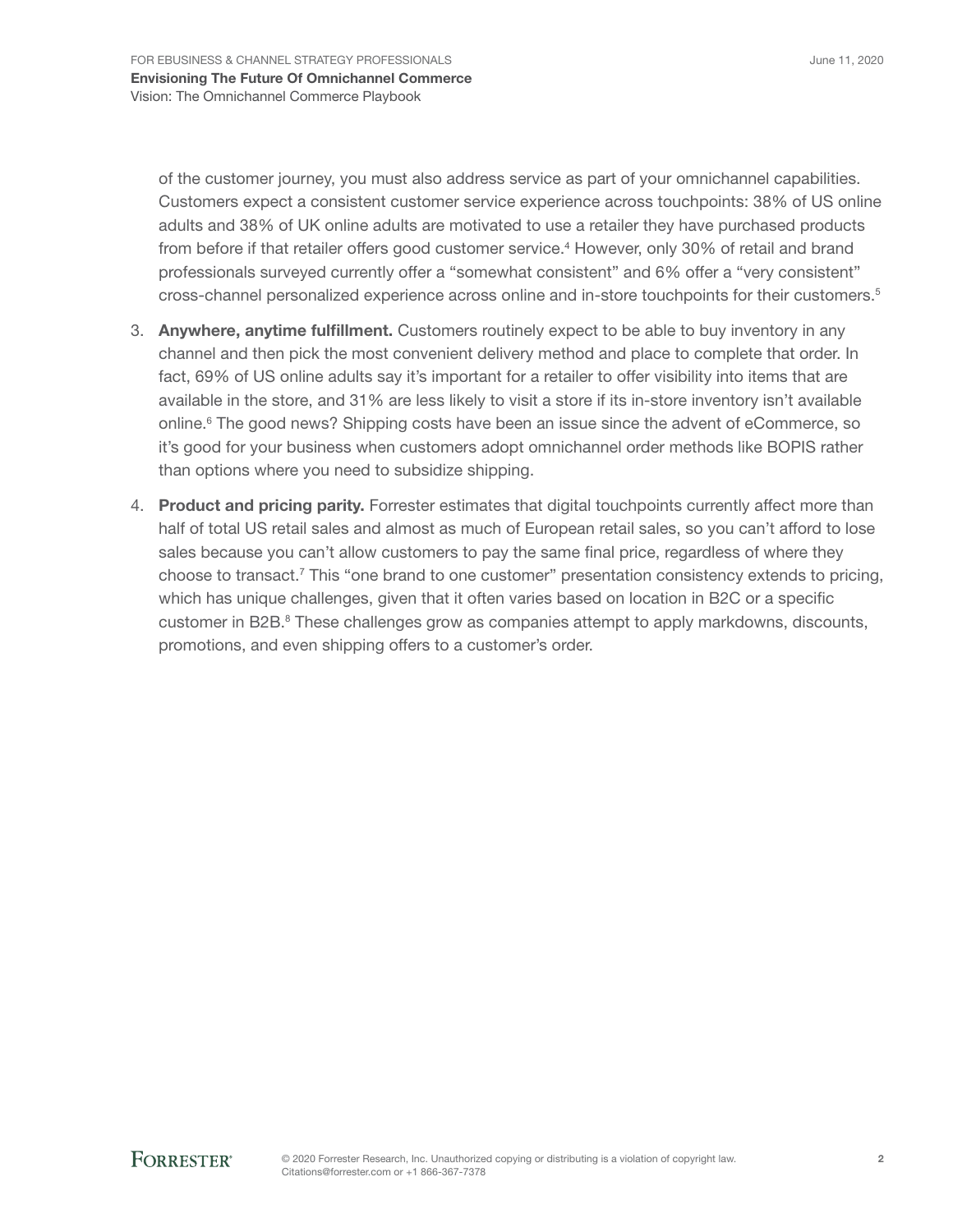FIGURE 1 Omnichannel Commerce Encompasses Four Key Business Capabilities

| <b>Omnichannel category</b> | <b>Examples of capabilities</b>                                                                                                                                                                                                |
|-----------------------------|--------------------------------------------------------------------------------------------------------------------------------------------------------------------------------------------------------------------------------|
| View of the customer        | • Enterprisewide customer data access<br>• First- or third-party real-time data consolidation<br>• Outside salesforce digital connectivity<br>• Physical location data capturing<br>• Value- or service-based loyalty programs |
| Engagement                  | • Cross-channel cart access<br>• Cross-channel personalization<br>• Web-driven clienteling<br>• Mobile-assisted self-checkout<br>• Contact center screen sharing                                                               |
| Fulfillment                 | • Buy online, pick up in-store (BOPIS)<br>$\bullet$ Fndless aisle<br>• Ship-to-store<br>• Ship-from-store<br>• Buy online, return to store                                                                                     |
| Products and pricing        | • In-store product customization/ship-to-home<br>• Enterprise-level content consistency<br>• In-store product reviews<br>• Cross-channel individualized pricing<br>• Single-use enterprise promotions/offers                   |

### Evolving Fully To Omnichannel Requires Changes Beyond Commerce Channels

Across industries — whether retail, banking, insurance, travel, utilities, or others — it's a priority to deliver omnichannel services and experiences. Digital business professionals are identifying, assessing, and investing where they believe the greatest ROI exists. However, we expect digital business pros to also focus on four other key aspects of omnichannel:

 $\rightarrow$  Organizational structures. Today's consumer is digital and engages with brands everywhere  $$ from websites to apps, stores to social media, and contact centers to conversational commerce channels. These diverse and complex customer journeys make it more important for organizations to reposition reporting, responsibility, and accountability to keep up with the customer through effective operational efficiencies, which also requires extensive investment in new corporate

### **FORRESTER®**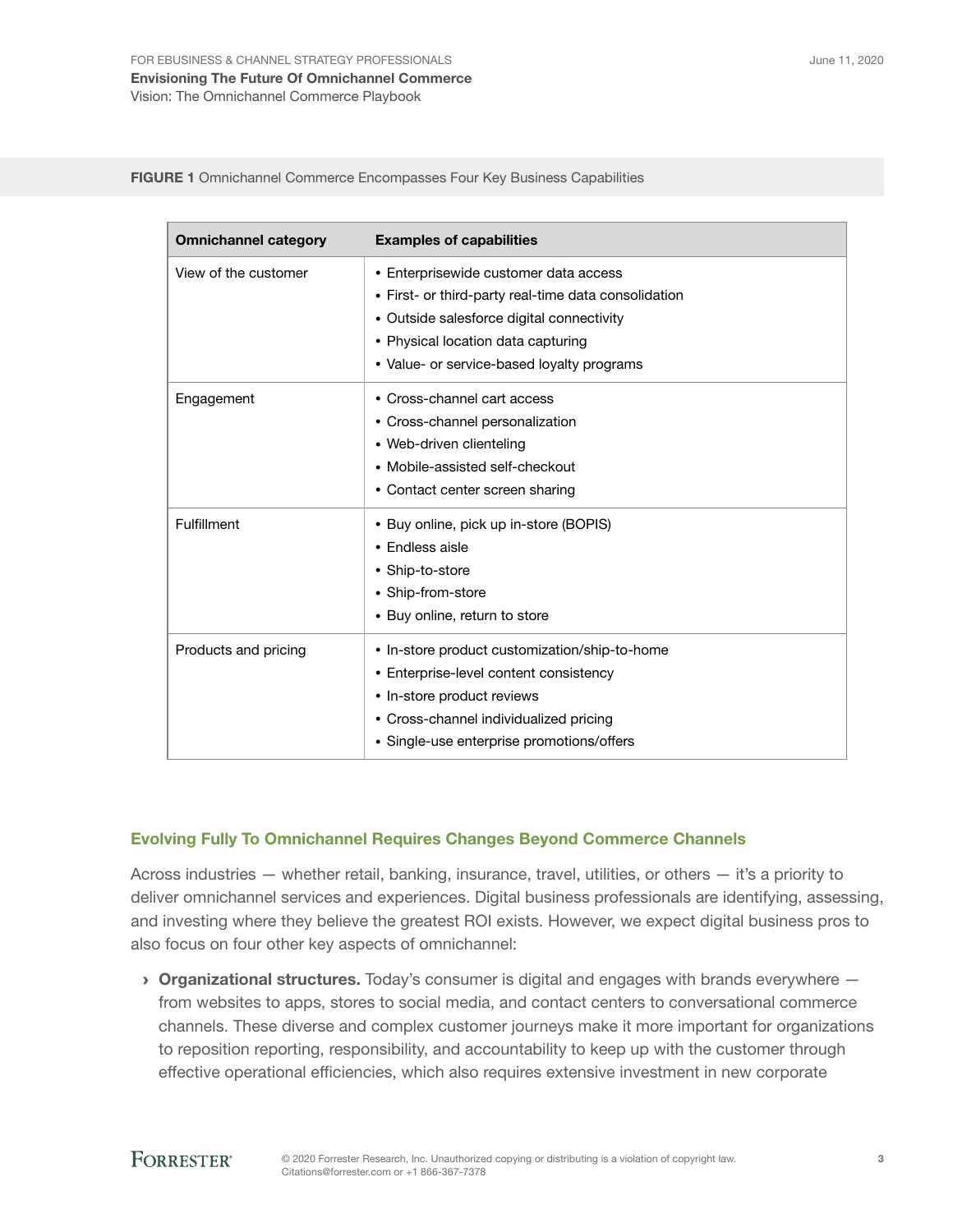structures and incentives. Unfortunately, many companies have work to do. For example, only 6% of retail and brand professionals strongly agree that their internal teams share common omnichannel strategy success goals.<sup>9</sup>

- **Marketing.** Rethinking attribution models is the most promising opportunity, particularly for companies that have very popular loyalty programs that can provide insights into users' specific behavior. Few companies feel they have mastered attribution analysis, but this will become less of an issue as they get better at capturing and analyzing data to better understand customers and the company's marketing impact.<sup>10</sup> Many digital business pros also express a keen interest in personalization through contextual marketing across channels. However, few have a clear vision of what that entails, other than product recommendations and content tailored to the local weather or sale preferences.<sup>11</sup>
- › Service. Consumers love high-touch service, but organizations often must make tradeoffs between service and costs. Empowering sales and service associates with digital tools that allow them to connect with their customers digitally through email, text, and video is a great step. In the wake of the COVID-19 pandemic, retailers are getting creative with ways to maintain the role of the in-store associate. For example, in China the Alibaba platform, Taobao Live, allows associates to livestream products in stores straight to consumers' devices.12 US-based clean beauty retailer Credo uses its "Credo Live" feature to keep customers connected with associates through live chat and virtual beauty consultations.<sup>13</sup>
- › Synergies. As digital permeates consumers' lives, retailers are using digital touchpoints simultaneously to enable experiences that would be impossible for a single solution to accomplish. This is especially true with the ubiquity of mobile devices. By enabling a consumer's mobile device to work seamlessly with a smart car, a smart speaker, or even in a digitally enhanced store environment, brands are finding new and unique ways to provide value to customers. Best Buy is seeing positive results from its continued investment in its multiyear "New Blue" growth strategy that aims to "enrich [its customers'] lives through technology."<sup>14</sup> After Best Buy added new functionality to enhance its digital shopping platform, app visits were up 22% overall and usage of the app within stores was up approximately 17%.<sup>15</sup>

### What It Means

## Digital Transformation Will Drive Broader Omnichannel Initiatives

Digital business professionals have a laundry list of options to implement many different omnichannel areas and applications.<sup>16</sup> The COVID-19 pandemic in 2020 has highlighted the need for retailers to develop omnichannel culture and operations to serve customers and adapt to rapidly changing conditions. Our research guides digital business pros through a complex journey of transformation that must happen both in the short term and over many years:

### **FORRESTER®**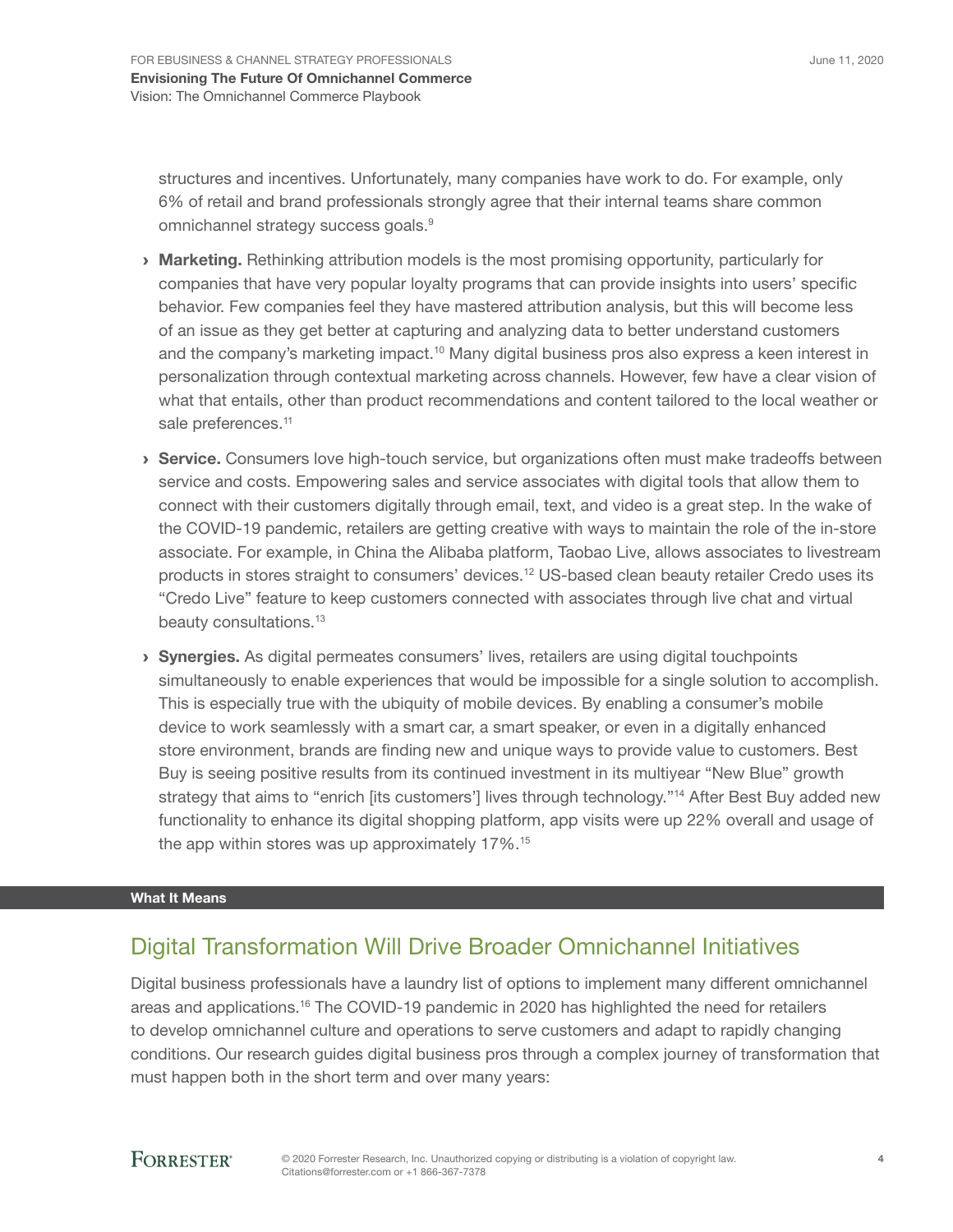- $\rightarrow$  More organizations will digitally transform  $-$  now with heightened urgency. As many digital business pros prioritize moving their organizations to omnichannel, we expect them to invest in technology that enables this change in every aspect of their business, allowing them to plan, research, and improve both customer experiences and operational efficiencies. In 2020 we see retailers quickly adapting around immediate needs such as curbside and contactless fulfillment and delivery. However, organizations must now also develop a full-fledged strategy and roadmap for digital transformation to avoid running the organization off its business rails. Executing this change will involve people, processes, partnerships, digital technologies, and new metrics of success.
- › Functional silos will further diminish. "We redefined what it means to work in a Target store to better serve an omnichannel guest with expertise and ownership that leads to really great service," explained Target's COO John Mulligan.<sup>17</sup> As they manage to COVID-19 over the course of 2020 and beyond, companies will monitor (and even reimagine) many aspects of their business and operations. To adapt rapidly to local, national, and global aspects of the COVID-19 pandemic social distancing to supply chain — executives will expect all team members to be well versed in the digital technologies relevant to their business. CIOs will need to understand the nuances of the challenges that business users face as much as the technical options available for solving them. In the process, business technology teams will evolve from laptop troubleshooters to essential business partners whose skills will be critical to quickly and innovatively build new customer solutions and enable greater efficiency in offline and online environments.
- › Companies with offline touchpoints will have the most challenges and opportunities. Physical commerce operators — whether banks, retailers, service stations, or restaurants — will face challenges like higher tech investment costs, staff training, and online/offline connectivity issues. Online commerce is the great equalizer, with digital barriers so low that competitors often quickly replicate any innovation. But offline channels have an advantage: the opportunity to perceptibly differentiate the customer experience. It may require more effort to build offline capabilities, but digital business pros have a real opportunity to surprise and delight the vast majority of consumers who engage through offline channels as part of the path to purchase.<sup>18</sup> As The Home Depot's CFO Richard McPhail notes: "With 90% of [the] US population living within 10 miles of [a] Home Depot store, they [the stores] provide us with a structural advantage that will likely never be replicated. As we unlock the power of the interconnected experience with our digital assets, we continue to drive strong sales productivity, and we're now at the highest level of sales per square foot in our history."<sup>19</sup>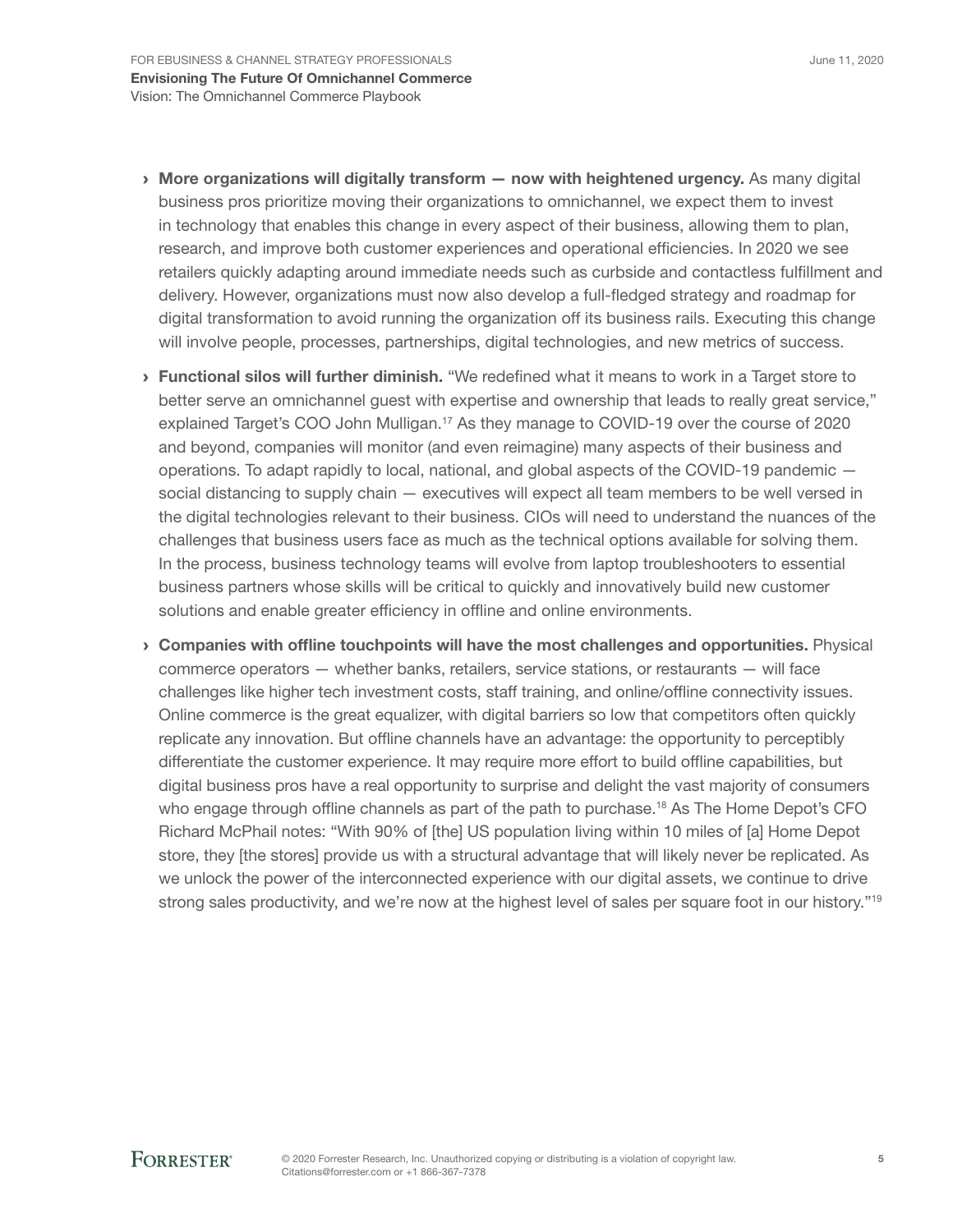## Engage With An Analyst

Gain greater confidence in your decisions by working with Forrester thought leaders to apply our research to your specific business and technology initiatives.

> Translate research into action by working with an analyst on a specific engagement in the form of custom strategy sessions, workshops,

Analyst Advisory

#### Analyst Inquiry

To help you put research into practice, connect with an analyst to discuss your questions in a 30-minute phone session — or opt for a response via email.

#### [Learn more.](http://forr.com/1einFan)

or speeches.

### [Learn more.](http://www.forrester.com/Analyst-Advisory/-/E-MPL172)

**Webinar** 

Join our online sessions on the latest research affecting your business. Each call includes analyst Q&A and slides and is available on-demand.

[Learn more](https://www.forrester.com/events?N=10006+5025).



[Forrester's research apps for iOS and Android.](http://www.forrester.com/app) Stay ahead of your competition no matter where you are.

### **Endnotes**

- <sup>1</sup> Retailers have been talking about omnichannel investments for over a decade, but many retailers still don't have basic omnichannel capabilities in place. Thirty percent and 26% of retailers surveyed in 2020, for instance, are just now investing in tactics like "ship-from-store" and "buy online, pick up in-store," respectively. See the Forrester report "[The](http://www.forrester.com/go?objectid=RES159659)  [State Of Retailing Online 2020: Marketing, Omnichannel, And Mobile.](http://www.forrester.com/go?objectid=RES159659)"
- <sup>2</sup> Source: Forrester's Q1 2020 Omnichannel Panel Survey.
- <sup>3</sup> Today's increasingly complex media environment means once-reliable marketing performance measurement techniques, such as marketing mix and attribution models, fail to properly credit marketing tactics with a customer action. B2C marketers must embrace a new measurement standard — unified marketing impact analytics — that will measure marketing's entire value and identify the best ways to optimize customer interactions. See the Forrester report "[Customer-Obsessed Marketing Demands Unified Measurement](http://www.forrester.com/go?objectid=RES115182)."
- <sup>4</sup> Source: Forrester Analytics Consumer Technographics® North American Retail And Travel Topic Insights 2 Survey, 2019, and Forrester Analytics Consumer Technographics European Retail And Travel Topic Insights 2 Survey, 2019.
- <sup>5</sup> Source: Forrester's Q1 2020 Omnichannel Panel Survey.
- <sup>6</sup> Source: Forrester Analytics Consumer Technographics North American Retail And Travel Benchmark Recontact 1 Survey, 2019 (US).

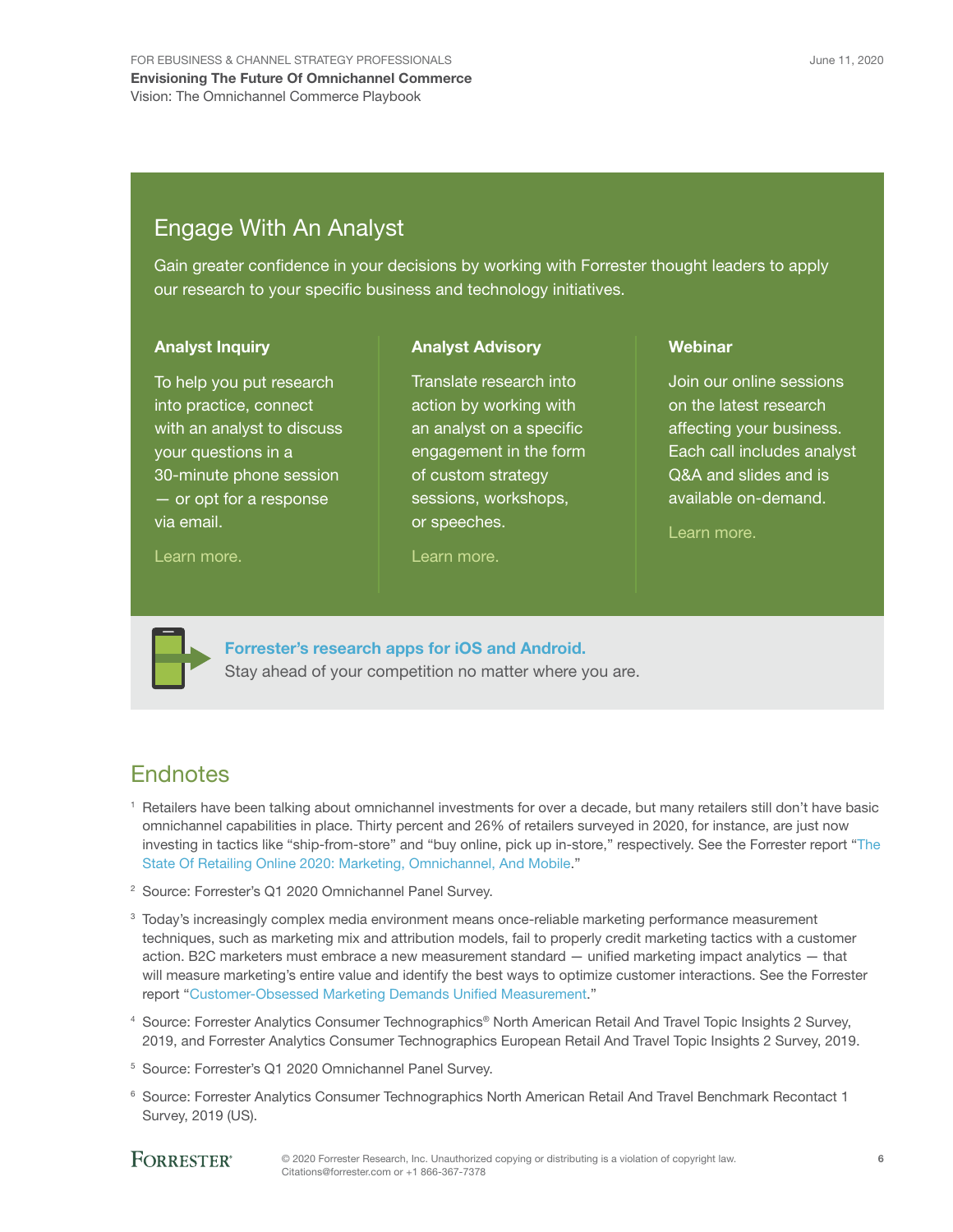$7$  Forrester defines digital-impacted sales as the sum of digital-influenced sales (those researched online but purchased offline) and online retail sales. We estimated that 52% of all US retail sales in 2019 were digitally impacted, and we expect this to grow to 58% by 2023. See the Forrester report "[Forrester Analytics: Digital-Influenced Retail Sales](http://www.forrester.com/go?objectid=RES145455)  [Forecast, 2018 To 2023 \(US\)](http://www.forrester.com/go?objectid=RES145455)."

Forrester estimated that 48% of all EU-7 retail sales would be digitally impacted by 2019 and expects this to grow to 55% by 2022. In this report, EU-7 refers to the following countries: France, Germany, Italy, the Netherlands, Spain, Sweden, and the UK. See the Forrester report "[Forrester Data: Digital-Influenced Retail Sales Forecast, 2017 To 2022](http://www.forrester.com/go?objectid=RES143251)  [\(EU-7\), Q1 2018 Update](http://www.forrester.com/go?objectid=RES143251)."

- <sup>8</sup> Three-quarters of US online adults expect retailers to keep their prices consistent between online and physical stores. Source: Forrester Analytics Consumer Technographics North American Retail And Travel Benchmark Recontact 1 Survey, 2019 (US).
- <sup>9</sup> Source: Forrester's Q1 2020 Omnichannel Panel Survey.
- <sup>10</sup> See the Forrester report "[Customer-Obsessed Marketing Demands Unified Measurement.](http://www.forrester.com/go?objectid=RES115182)"
- <sup>11</sup> Digital experience leaders prioritize redesigning their UX (58%) and delivering personalized experiences (40%). Source: Forrester's Q1 2018 Global Digital Experience Delivery Online Survey.
- <sup>12</sup> Source: Christine Chou, "Taobao Live Rethinks The Future Of Stores," Alizila, April 1, 2020 (https://www.alizila.com/ taobao-live-rethinks-the-future-of-stores/).
- <sup>13</sup> Source: Liz Flora, "Coronavirus closings create virtual consultation uptick in beauty," Glossy, March 19, 2019 (https:// www.glossy.co/beauty/coronavirus-closings-create-virtual-consultation-uptick-in-beauty).
- <sup>14</sup> Source: "Best Buy Co., Inc. (BBY) CEO Corie Barry Hosts Investor Update Meeting Conference (Transcript)," Seeking Alpha, September 26, 2019 (https://seekingalpha.com/article/4293614-best-buy-co-inc-bby-ceo-corie-barry-hostsinvestor-update-meeting-conference-transcript).
- <sup>15</sup> Source: "Best Buy Co., Inc. (BBY) CEO Corie Barry on Q4 2020 Results Earnings Call Transcript," Seeking Alpha, February 27, 2020 (https://seekingalpha.com/article/4327809-best-buy-co-inc-bby-ceo-corie-barry-on-q4-2020 results-earnings-call-transcript).
- <sup>16</sup> The omnichannel commerce playbook helps digital business professionals identify, plan, and launch those omnichannel services that are right for their customers, measure their impact on customer retention and the bottom line, and optimize offerings over time. The playbook is relevant for digital business professionals who are just starting their omnichannel journey as well as those who already have programs in place. See the Forrester report "[Mastering](http://www.forrester.com/go?objectid=RES129320)  [The Art Of Omnichannel Retailing.](http://www.forrester.com/go?objectid=RES129320)"
- <sup>17</sup> "Macy's recipe for success is eCommerce, healthy stores, and a great mobile experience that ties it all together," said Jeff Gennette, Macy's chairman and CEO. "It is our competitive moat. Our eCommerce business just completed another consecutive quarter of double-digit growth, driven by continued improvement to our online offering and experience." Source: "Macy's (M) CEO Jeff Gennette on Q3 2018 Results - Earnings Call Transcript," Seeking Alpha, November 14, 2018 (https://seekingalpha.com/article/4222252-macys-m-ceo-jeff-gennette-q3-2018-results-earningscall-transcript?part=single).
- <sup>18</sup> Digital influence is a measure of digital research's effect on offline retail sales. By 2023, we expect digital touchpoints to influence 37% of US offline sales. Therefore, an online presence is vital to retailer success, especially when digitally influenced sales are nearly three times larger than online sales. See the Forrester report ["Forrester Analytics: Digital-](http://www.forrester.com/go?objectid=RES145455)[Influenced Retail Sales Forecast, 2018 To 2023 \(US\)](http://www.forrester.com/go?objectid=RES145455)."
- <sup>19</sup> Source: "The Home Depot, Inc. (HD) 2019 Investor and Analyst Conference Transcript," Seeking Alpha, December 12, 2019 (https://seekingalpha.com/article/4312051-home-depot-inc-hd-2019-investor-and-analyst-conferencetranscript).